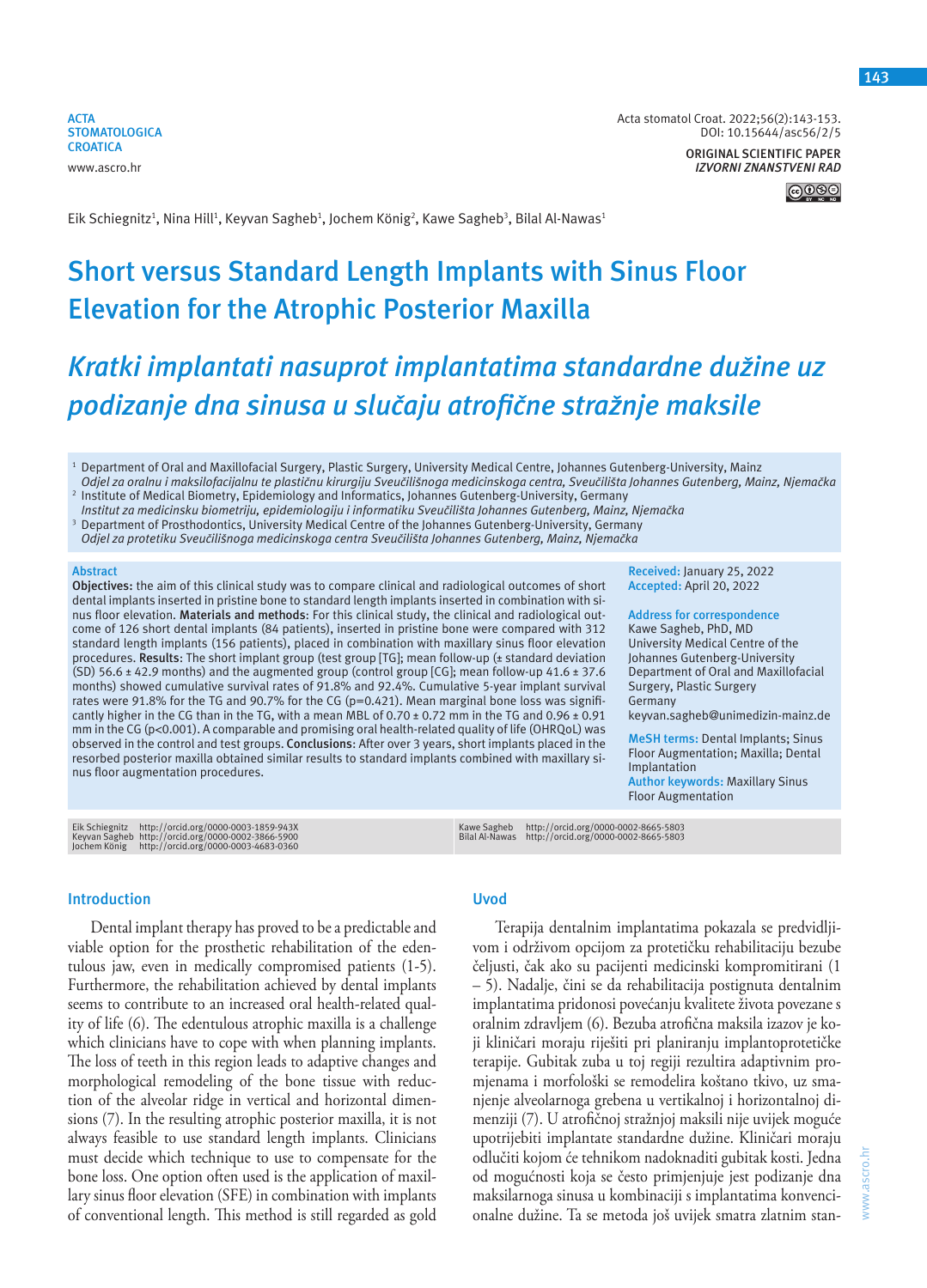standard (8). Applying this technique, it is possible to achieve survival rates over 90% in long-term evaluations (7). However, regardless of the well documented long-term effectiveness of SFE, this invasive procedure involves several disadvantages such as increased cost and treatment duration, risk of infections, post-operative sinusitis, and limited amount of bone gain. Additionally, it is technically more complex and the outcome is dependent on the operator's skills (7). Considering these factors, the patient might refrain from undergoing the surgical procedure of SFE (9).

Another option to overcome the problem of bone deficiency is using implants with a shorter length alternatively in order to avoid bone-augmenting operations altogether. Choosing short implants and to resign from augmentative surgery, will reduce the treatment time, the cost and morbidity for the patient, which could lead to higher patient compliance and satisfaction (6, 9-18).

A reduced vertical dimension of short implants has direct consequences regarding the static properties. In most cases, the clinical crown-to-implant ratio (C/IR) is increased in short implants, compared to implants with standard length. This results from a reduced intraosseous length of short implants, and an increased length of the crown, which is necessary to compensate for the reduced height of the atrophic alveolar ridge. While some studies show that an increased C/IR has no significant influence on survival rates (19-21), there are other reports which have reached the opposite conclusion (22). Regardless of its static properties, an increased crown length often does not produce a desirable esthetic outcome (7).

Existing studies suggest comparable survival and success rates for short and long dental implants (13, 14, 23, 24). In addition, the implant length does not seem to influence levels of osteoimmunological and microbiological markers in peri-implant tissues and survival rates (25). The results of some study further imply that there is even a smaller marginal bone loss (MBL) around short implants compared to long implants (7). There are not many studies providing evidence of longer follow-up time and larger sample sizes for short implants compared to long implants with surgical augmentative procedures. Consequently, there is only a limited number of meta-analyses showing superior survival rates for either. The results of the current study are promising regarding survival rates of short implants. Finally, a universally used and formalized definition of short implants has not yet existed in the literature. The definition for short implants is still ambiguously used in published studies and varies between <=10.5 and <=6mm (10). However, implants with an intraosseous length of 8mm or less were classified as short implants at the first European Association for Osseointegration (EAO) consensus conference (26).

In conclusion, the aim of this clinical study was to investigate clinical and radiological outcomes of short dental implants inserted in pristine bone and to compare them to standard length implants inserted in combination with sinus floor elevation.

dardom (8). Njezinom se primjenom može postići stopa preživljenja viša od 90 % u dugoročnim analizama (7). No bez obzira na dobro dokumentiranu dugoročnu učinkovitost podizanja dna sinusa, taj invazivni postupak ima nekoliko nedostataka kao što su povećanje cijene i trajanja liječenja, rizik od infekcija, postoperativni sinusitis, ograničena količina dobivene kosti, tehnički složen postupak i činjenica da ishod ovisi o vještinama operatera (7). S obzirom na te čimbenike, pacijent bi mogao odbiti podvrgnuti se takvome kirurškom zahvatu (9).

Druga mogućnost prevladavanja problema nedostatka kosti jest alternativna upotreba kraćih implantata kako bi se potpuno izbjegla operacija u svrhu augmentacije kosti. Odabir kratkih implantata i izbjegavanje augmentativnoga kirurškoga zahvata skraćuje vrijeme liječenja, trošak i morbiditet kada je riječ o pacijentu, što bi moglo potaknuti bolju suradnju i veće zadovoljstvo pacijenta (6, 9 – 18).

Smanjena vertikalna dimenzija kratkih implantata izravno utječe na statička svojstva. U većini slučajeva kod kratkih implantata povećan je klinički omjer krune i implantata (C/ IR) u usporedbi s implantatima standardne dužine. To je posljedica smanjene intrakoštane dužine kratkih implantata te povećane dužine krunice, što je potrebno da se nadoknadi smanjena visina atrofičnoga alveolarnoga grebena. Dok autori nekih istraživanja ističu da povećani C/IR ne utječe znatno na stope preživljenja (19 – 21), postoje i druga izvješća sa suprotnim zaključcima (22). Bez obzira na statička svojstva, povećanom dužinom krunice često se ne postiže željeni estetski rezultat (7).

Dosadašnja istraživanja upućuju na usporedive stope preživljenja i uspješnosti kratkih i dugih dentalnih implantata (13, 14, 23, 24). Uz to, čini se da dužina implantata ne utječe na razinu osteoimunoloških i mikrobioloških biljega u periimplantacijskim tkivima, a ni na stope preživljenja (25). Neki rezultati istraživanja impliciraju pak da postoji čak i manji marginalni gubitak kosti (MBL) oko kratkih implantata u usporedbi s dugima (7). Nema mnogo istraživanja s duljim praćenjem i većim uzorkom za kratke implantate u usporedbi s dugim implantatima s kirurškim augmentativnim zahvatima. Posljedično, postoji samo ograničeni broj metaanaliza koje pokazuju bolje stope preživljenja i za jedne i za druge. Kada je riječ o stopi preživljenja kratkih implantata, istaknimo da dosadašnji rezultati istraživanja obećavaju. U literaturi još uvijek ne postoji univerzalno korištena i formalizirana definicija kratkih implantata. Definicija kratkih implantata u objavljenim istraživanjima varira između  $\langle 10, 5 \rangle$ i  $\langle 10, 10 \rangle$ . No na 1. Konsenzusnoj konferenciji Europskoga udruženja za osteointegraciju (EAO) kao kratki implantati klasificirani su oni s intrakoštanom dužinom od 8 mm ili manje (26).

Zaključno, cilj ovoga kliničkoga istraživanja bio je usporediti kliničke i radiološke rezultate kratkih dentalnih implantata ugrađenih u intaktnu kost s implantatima standardne dužine ugrađenima u kombinaciji s podizanjem dna sinusa.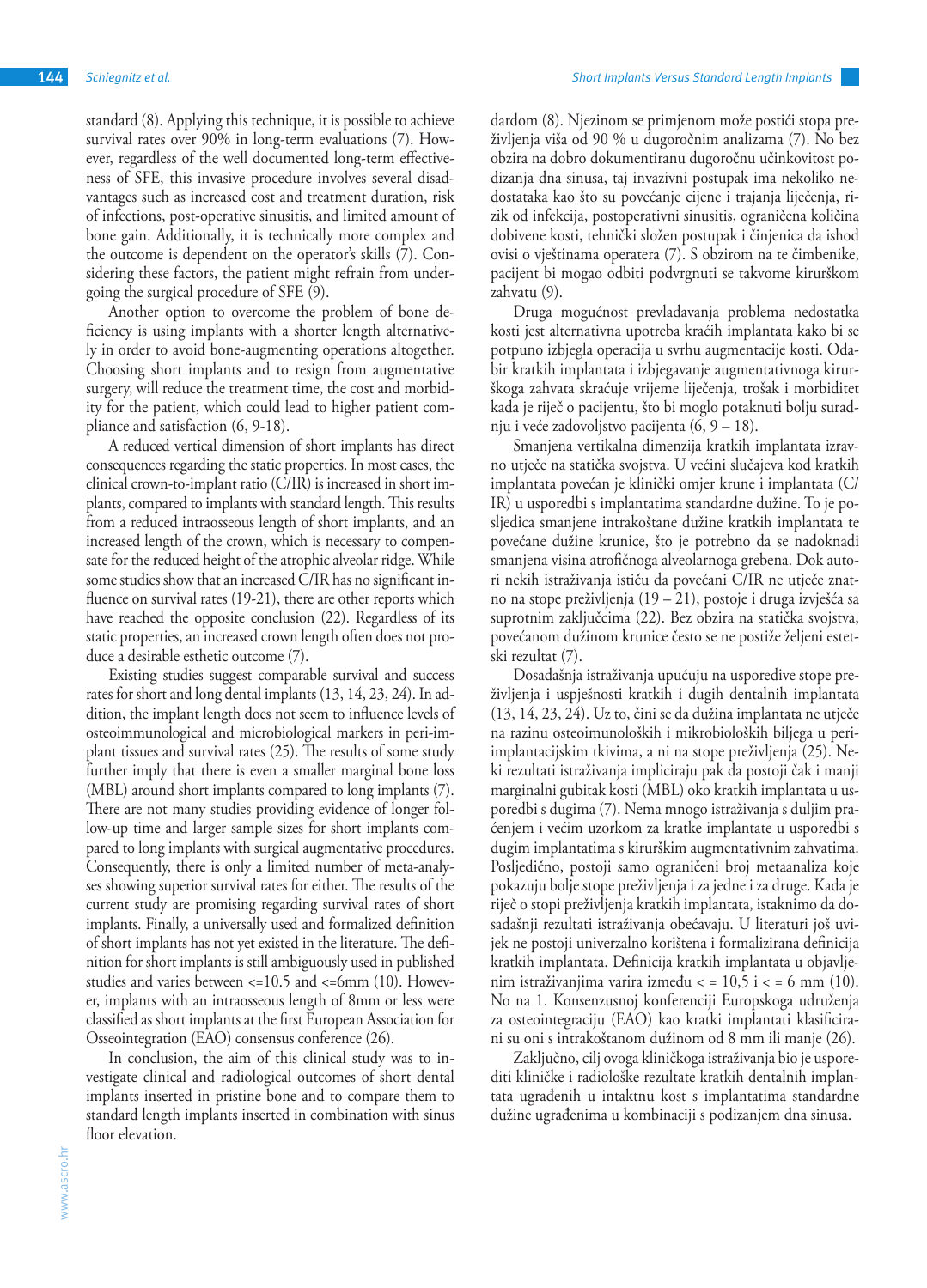## **Materials and methods**

## Study design

This retrospective study investigated clinical and radiological outcomes of 126 short dental implants (≤8 mm, 84 patients), inserted in pristine bone and 312 standard length implants (>8 mm, 156 patients), inserted in combination with maxillary sinus floor elevation (Figure 1 and Figure 2). The study was conducted in accordance with the Helsinki declaration and the protocol was approved by the Ethics Committee of Rhineland-Palatinate, Germany (Registration number: 2019-14414, Landesärztekammer Rheinland-Pfalz). Patients presenting themselves with an edentulous posterior maxilla and reduced residual vertical bone height received detailed information about both treatment concepts and the associated advantages and disadvantages of both treatments. After each patient had decided for one of the treatment options, the implants were placed by experienced surgeons in the Department of Oral and Maxillofacial Surgery of the University Medical Centre Mainz, Germany, between January 2003 and December 2018.

## **Materijal i metode**

#### Studijski dizajn

U ovom retrospektivnom istraživanju uspoređivali su se klinički i radiološki rezultati 126 kratkih dentalnih implantata (≤ 8 mm, 84 pacijenta) ugrađenih u intaktnu kost s 312 implantata standardne dužine (> 8 mm, 156 pacijenata) ugrađenih u kombinaciji s podizanjem dna maksilarnoga sinusa (slike 1. i 2.). Istraživanje je provedeno u skladu s Helsinškom deklaracijom, a protokol je odobrio Etički odbor njemačke pokrajine Falačko Porajnje (Rhineland-Pfalz) (registracijski broj: 2019-14414, Landesärztekammer Rheinland-Pfalz). Pacijenti koji su imali bezubu stražnju maksilu i smanjenu preostalu vertikalnu visinu kosti dobili su detaljne informacije o oba koncepta liječenja te s time povezanim prednostima i nedostatcima. Nakon što se svaki od njih odlučio za jednu od mogućnosti liječenja, implantate su, između siječnja 2003. i prosinca 2018. godine, ugradili iskusni kirurzi na Odjelu za oralnu i maksilofacijalnu kirurgiju Sveučilišnoga medicinskoga centra u Mainzu.



#### Inclusion criteria

Patients receiving short dental implants (<8 mm) which were inserted in pristine bone or standard-length implants (>8 mm) that were placed in combination with maxillary sinus floor elevation procedures; Implants were placed in posterior maxilla

#### Exclusion criteria

Patients with horizontal augmentation procedures; Patients with short dental implants and vertical augmentation procedures; Palatal implants; Observation period < 1 month

#### Surgical procedure and outcome measures

The implant surgery was performed in accordance with the protocol of the manufacturer. Cumulative survival rates were calculated in a retrospective approach. In patients available for a clinical follow-up examination, the following clinical parameters were evaluated: mobility of the implant, radiographic marginal bone loss, probing depth, suppuration and sensitivity, and tenderness or pain upon function were determined (27). Furthermore, the percussion test, the Approximal Plaque Index modified by Lange et al. (28), as well

## Kriteriji za uključivanje

Pacijenti kojima su ugrađeni kratki dentalni implantati (< 8 mm) u intaktnu kost ili implantati standardne dužine (> 8 mm) u kombinaciji s postupcima podizanja dna maksilarnoga sinusa; implantati su postavljeni u stražnju maksilu.

#### Kriteriji za isključivanje

Pacijenti s postupcima horizontalne augmentacije; pacijenti s kratkim dentalnim implantatima i postupcima vertikalne augmentacije; palatalni implantati; razdoblje praćenja < 1 mjesec.

#### Kirurški postupci i mjerenje ishoda

Ugradnja implantata obavljena je u skladu s protokolom proizvođača. Kumulativne stope preživljenja izračunate su retrospektivnim pristupom. Pacijentima dostupnima za klinički kontrolni pregled ocjenjivani su sljedeći parametri: pokretljivost implantata, radiografski marginalni gubitak kosti, dubina sondiranja, gnojenje i osjetljivost te bol u funkciji (27). Uz to, evaluirani su nalazi perkusijskoga testa, indeksa aproksimalnoga plaka modificiranoga prema Langeu i suradnicima (28) te indeksi plaka i krvarenja sulkusa modificira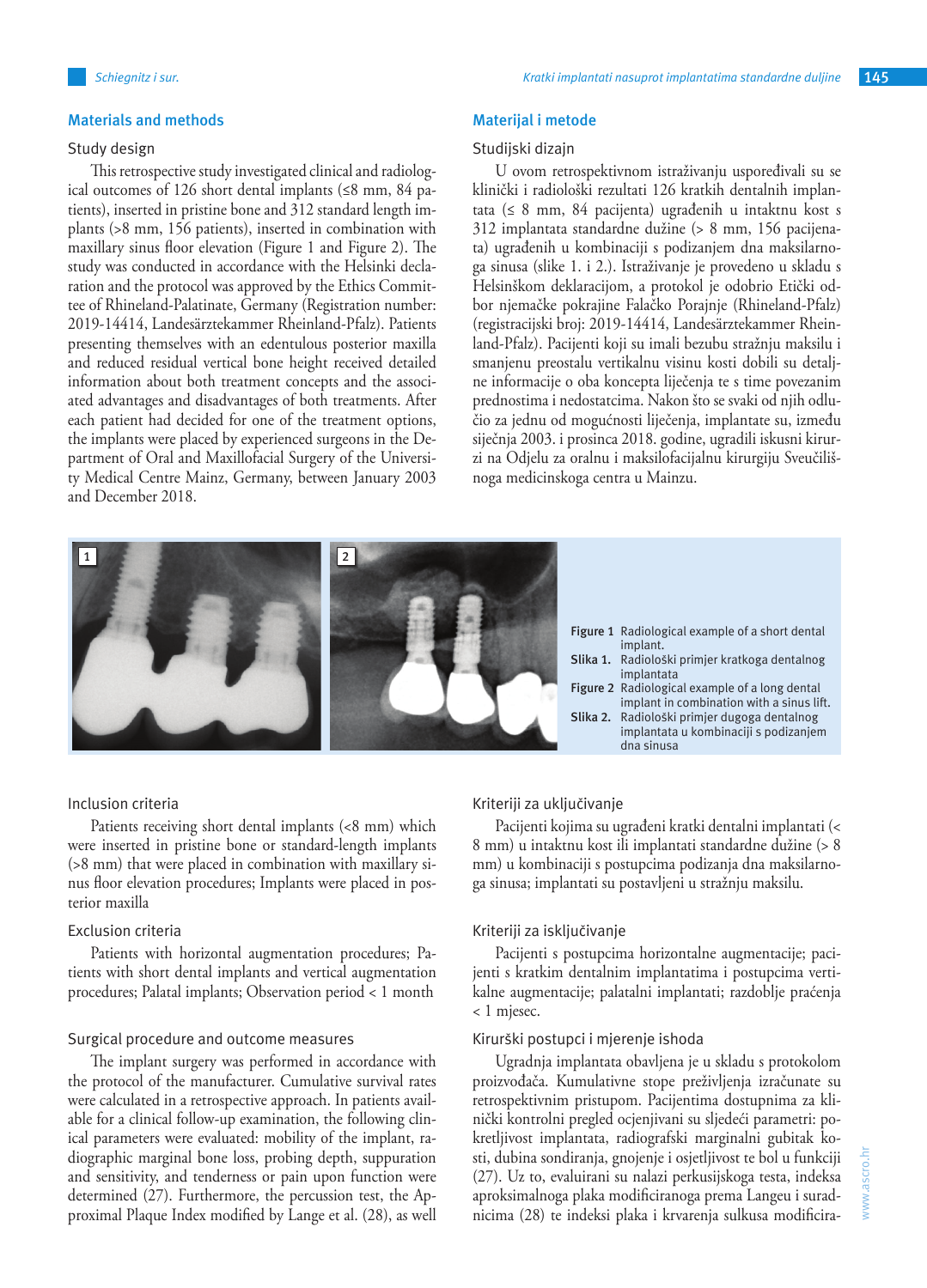as Plaque Index and Sulcus Bleeding Index both modified by Mombelli et al. (29) were evaluated. Prosthodontic appliance design and technical complications could not be evaluated, as prosthetic restorations were mostly provided *alio loco*. Radiological examination was conducted using orthopantomography at the time of examination. To determine the periimplant marginal bone loss, the follow-up and postoperative radiograph were compared, by analyzing the mesial and dis-

tal crestal bone levels adjacent to the implant as described before (9). To examine Oral health-related quality of life the OHIP-G14 was used (30, 31). Additionally, a questionnaire with the following questions was issued (score 1 to 5): 1) How satisfied are you with your implant? 2) How satisfied are you with the operation? 3) How satisfied are you with the prosthetic restoration? Higher scores implied a higher satisfaction and high oral health-related quality of life, while lower scores indicate dissatisfaction and low oral health-related quality of life.

## Data analysis

This trial is a descriptive and exploratory study. The study was created without a primary hypothesis. All data analysis was carried out according to a pre-established analysis plan. Descriptive p-values of tests are reported and no adjustments were made to multiple testing. Cumulative survival rates were estimated using the Kaplan-Meier function. To evaluate the statistical significance of differences in implant survival between both treatment groups, a log-rank test was performed. A cox model was fitted for age and gender to consider confounding variables due to clustering of multiple implants per patient. The associated hazard ratio and 95% confidence intervals were reported. For comparisons with respect to radiographic marginal bone loss, clinical parameters and OHRQoL, we applied the Mann-Whitney U Test. Statistical analyses were performed at 0.05 level of significance. They were performed using SPSS Statistics 23 V5 R (IBM, USA).

## **Results**

#### Implant Survival Rates

In the examined time period, 126 short dental implants were inserted in the pristine bone of 84 patients of the test group, whilst 312 standard length implants were placed in combination with maxillary sinus floor elevation procedures in another 156 patients in the control group. The test group consisted of 30 male and 54 female patients, whereas in the control group 64 patients were male and 92 patients were female. The mean age of the test group was 65 years, and 59.9 years in the control group. The length of implants in the test group ranged from 4.5 to 8.0 mm, whilst the implant length ranged from 8.5 mm to 14 mm in the control group. The diameter of implants in the test group ranged from 3.0 mm to 5.5 mm, whereas the control group included implant diameters ranging from 3.3 mm to 6.0 mm. Implants were splinted if two implants were inserted next to each other. In the control group, an external sinus floor elevation was performed on 199 implants; 69 implants received an internal sinus floor elevation, 26 implants received both an internal and an exni prema Mombelliju i suradnicima (29). Dizajn suprastrukture i tehničke komplikacije nisu se mogle procijeniti jer su se protetički radovi uglavnom izrađivali *alio loco*. Radiološki pregled učinjen je ortopantomogramom. Kako bi se odredio periimplantatni marginalni gubitak kosti, uspoređene su kontrolne i postoperativne rendgenske snimke te analizirane mezijalne i distalne razine krestalne kosti uz implantat, kako je već opisano (9). Za procjenu kvalitete života povezane s oralnim zdravljem korišten je upitnik OHIP-G 14 (30, 31). Pacijenti su dodatno ispunjavali upitnik sa sljedećim pitanjima (ocjene od 1 do 5):

- 1) Jeste li i koliko zadovoljni svojim implantatom?
- 2) Jeste li zadovoljni operacijom?
- 3) Jeste li i koliko zadovoljni protetičkim nadomjestkom?

Viši rezultati podrazumijevaju veće zadovoljstvo i visoku kvalitetu života povezanu s oralnim zdravljem, a niži upućuju na nezadovoljstvo i nisku kvalitetu života povezanu s oralnim zdravljem.

### Analiza podataka

Ovo je istraživanje deskriptivno i eksplorativno. Nije postavljena primarna hipoteza. Sve analize podataka provedene su prema unaprijed utvrđenom planu analize. Prikazane su deskriptivne p-vrijednosti testova i nisu obavljene prilagodbe višestrukim testiranjima. Kumulativne stope preživljenja procijenjene su s pomoću Kaplan-Meierove funkcije. Kako bi se procijenila statistička značajnost razlika u preživljenju implantata između obiju liječenih skupina, proveden je log-rank test. Coxov model prilagođen je dobi i spolu kako bi se razmotrile varijable zbog grupiranja više implantata po pacijentu. Prikazani su povezani omjeri rizika i 95-postotni intervali pouzdanosti. Za usporedbu radiološkoga marginalnoga gubitka kosti, kliničkih parametara i OHRQoL-a, primijenjen je Mann-Whitneyjev U-test. Statistička analiza obavljena je na razini značajnosti 0,05. Analize su provedene u programu SPSS Statistics 23 V5 R (IBM, SAD).

## **Rezultati**

#### Stope preživljenja implantata

U testnom razdoblju ugrađeno je 126 kratkih dentalnih implantata u intaktnu kost 84 pacijenta ispitne skupine, a 312 implantata standardne duljine ugrađeno je u kombinaciji sa zahvatima podizanja dna maksilarnoga sinusa kod još 156 pacijenata u kontrolnoj skupini. Testnu skupinu činilo je 30 pacijenata i 54 pacijentice, a u kontrolnoj skupini bila su 64 pacijenta i 92 pacijentice. Prosječna dob u testnoj skupini bila je 65 godina, a u kontrolnoj 59,9. Dužina implantata u testnoj skupini bila je od 4,5 do 8,0 mm, a u kontrolnoj se kretala od 8,5 do 14 mm. Promjer implantata u testnoj skupini bio je od 3,0 do 5,5 mm, a u kontrolnoj korišteni su promjeri implantata od 3,3 do 6,0 mm. Implantati su povezani ako su dva implantata ugrađena jedan do drugoga. U kontrolnoj skupini je na 199 implantata primijenjeno vanjsko podizanje dna sinusa, na 69 obavljeno je unutarnje podizanje dna sinusa, a na 26 i unutarnje i vanjsko podizanje, na 26 implantata provedeni su dodatni zahvati vertikalne augmentacije i na 10 nije bilo mogu-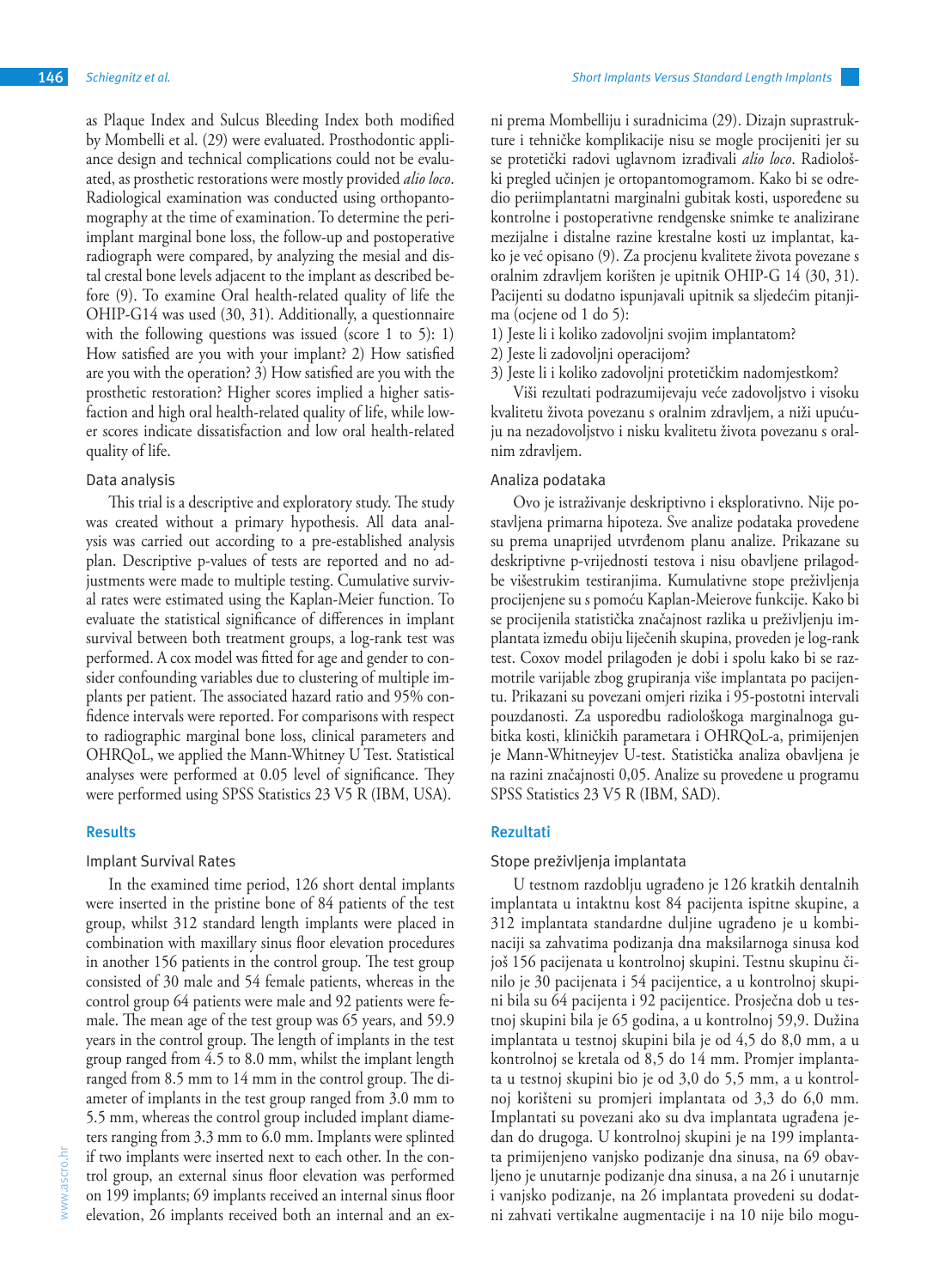ternal sinus floor elevation, on 26 implants additional vertical augmentation procedures were carried out and on 10 implants it was not possible to distinguish between internal and external sinus floor elevation retrospectively.

Mean follow-up  $(\pm SD)$  was 56.6  $\pm 42.9$  months (ranging from 1 to 160 months) in the TG and  $41.6 \pm 37.6$  months (ranging from 0 to 126 months) in the CG. During the follow-up period, 14 implants in ten patients were lost in the TG. The reasons for implant loss in the short implant group were: n= 4 implants with early implant failure due to lack of osseointegration; n = 2 implants due to a condition after radiotherapy;  $n = 3$  implants due to overloading,  $n = 2$  implants due to periimplantitis;  $n = 1$  implant was lost in the course of extraction of an adjacent tooth;  $n = 4$  implants with unknown reasons. In the CG, 29 implants in 18 patients were lost. The reasons for implant loss were: n = 24 implants were removed due to periimplantitis; n= 2 implants with early implant failure due to lack of osseointegration due to a lack of osseointegration;  $n = 3$  implants with unknown reasons.

Cumulative 5- and 10-year implant survival rates for the TG were 91.8% and 82.5% respectively and 90.7% and 74.7% for the CG (p=0.421; Figure 3). The fitted Cox model (corrected for age and gender) favored the CG providing a hazard ratio (HR) of 1.116 (95%-confidence interval 0.550 to 2.265), however, the difference was not statistically significant (p=0.760; Figure 3).

#### Marginal bone loss

The marginal bone loss could be evaluated on the mesial and distal sides of 97 implants of the TG. There was no orthopantomogram available for 26 implants of the TG and another 3 implants of the TG were not assessable due to a poor quality of the orthopantomogram.

In the CG marginal bone loss could be assessed at the mesial sides of 222 implants and at the distal sides of 221 implants. There was no orthopantomogram available for 79 implants of the CG and, due to a poor quality of some orthopantomograms; another 11 implants of the CG were not assessable on the mesial side of the implant, whilst another 12 implants were not assessable on the distal side of the implant.

The mean time period between the initial, postoperative radiograph and that of the follow-up examination (±SD) was  $42.1 \pm 37.1$  months in the TG (ranging from 1 to 139) months), whilst it was  $32.9 \pm 32.3$  months in the CG (ranging from 1 to 121 months).

In this time period, the mean marginal bone loss  $(\pm SD)$ of the TG was  $0.70 \pm 0.72$  mm, with an average of  $0.75 \pm 0.72$ 0.77 mm on the mesial side and  $0.65 \pm 0.67$  mm on the distal side of the implant (figure 4). In the TG, the maximum marginal bone loss was 5.49 mm and the minimum was 0.00 mm. Compared with that, the mean marginal bone loss (± SD) of the CG was  $0.96 \pm 0.91$  mm, with an average of  $0.98$ ± 0.86 mm on the mesial side and 0.94 ± 0.95 mm on the distal side of the implant. In the CG, the maximum marginal bone loss was 7.01 mm and the minimum was -0.16 mm. The intergroup difference showed statistical significance (p<0.001) indicating a significantly smaller average marginal bone loss in the TG (Figure 4).

će retrospektivno razlikovati unutarnje i vanjsko podizanje dna sinusa.

Srednja vrijednost praćenja (± SD) iznosila je 56,6 ± 42,9 mjeseci (u rasponu od 1 do 160 mjeseci) u TG-u i 41,6 ± 37,6 mjeseci (u rasponu od 0 do 126 mjeseci) u CG-u. Tijekom razdoblja praćenja u TG-u je 10 pacijenata izgubilo 14 implantata. Razlozi gubitka implantata u skupini s kratkim implantatima bili su: n = 4 implantata s ranim neuspjehom zbog nedostatka oseointegracije; n = 2 implantata zbog stanja nakon radioterapije; n = 3 implantata zbog preopterećenja, n = 2 implantata zbog periimplantitisa; n = 1 implantat izgubljen je tijekom vađenja susjednoga zuba; n = 4 implantata s nepoznatim razlozima. U CG-u je 18 pacijenata izgubilo 29 implantata. Razlozi su bili sljedeći: n = 24 implantata uklonjena su zbog periimplantitisa; n = 2 implantata s ranim neuspjehom zbog nedostatka oseointegracije; n = 3 implantata s nepoznatim razlozima.

Kumulativne petogodišnje i desetogodišnje stope preživljenja implantata za TG iznosile su 91,8 %, odnosno 82, 5% te 90,7 % i 74,7 % za CG (p = 0,421; slika 3.). Coxov model (korigiran za dob i spol) favorizirao je CG pružajući omjer rizika (HR) od 1,116 (95-postotni interval pouzdanosti od 0,550 do 2,265), no razlika nije bila statistički značajna (p = 0,760; slika 3.).

#### Marginalni gubitak kosti

Marginalni gubitak kosti mogao se procijeniti na mezijalnoj i distalnoj strani 97 implantata u TG skupini. U toj skupini nije bilo dostupnog ortopantomograma za 26 implantata, a još tri implantata u istoj skupini nije bilo moguće procijeniti zbog loše kvalitete ortopantomograma.

U CG skupni marginalni gubitak kosti mogao se procijeniti na mezijalnim stranama 222 implantata i na distalnim stranama 221 implantata. U toj skupini nije bilo dostupnoga ortopantomograma za 79 implantata, a zbog loše kvalitete nekih ortopantomograma njih još 11 nije bilo moguće procijeniti na mezijalnoj strani implantata, a još 12 nije bilo moguće procijeniti na distalnoj strani.

Prosječno razdoblje između inicijalne, postoperativne radiološke analize i kontrolnoga pregleda (±SD) bilo je 42,1 ± 37,1 mjeseci u TG skupini (u rasponu od 1 do 139 mjeseci), a u CG skupini 32,9 ± 32,3 mjeseca (u rasponu od 1 do 121 mjeseca).

U tom razdoblju je srednji marginalni gubitak kosti (± SD) u TG skupini bio 0,70 ± 0,72 mm, s prosjekom od 0,75 ± 0,77 mm na mezijalnoj strani i 0,65 ± 0,67 mm na distalnoj strani implantata (slika 4.). U TG skupini maksimalni marginalni gubitak kosti iznosio je 5,49 mm, a minimalni 0,00 mm. U usporedbi s tim, srednji marginalni gubitak kosti (± SD) u CG skupini bio je 0,96 ± 0,91 mm, s prosjekom od 0,98 ± 0,86 mm na mezijalnoj strani implantata i 0,94 ± 0,95 mm na distalnoj. U CG skupini maksimalni marginalni gubitak kosti bio je 7,01 mm, a minimalni -0,16 mm. Razlika među skupinama pokazala je statističku značajnost (p < 0,001) sa znatno manjim prosječnim marginalnim gubitkom kosti u TG skupini (slika 4.).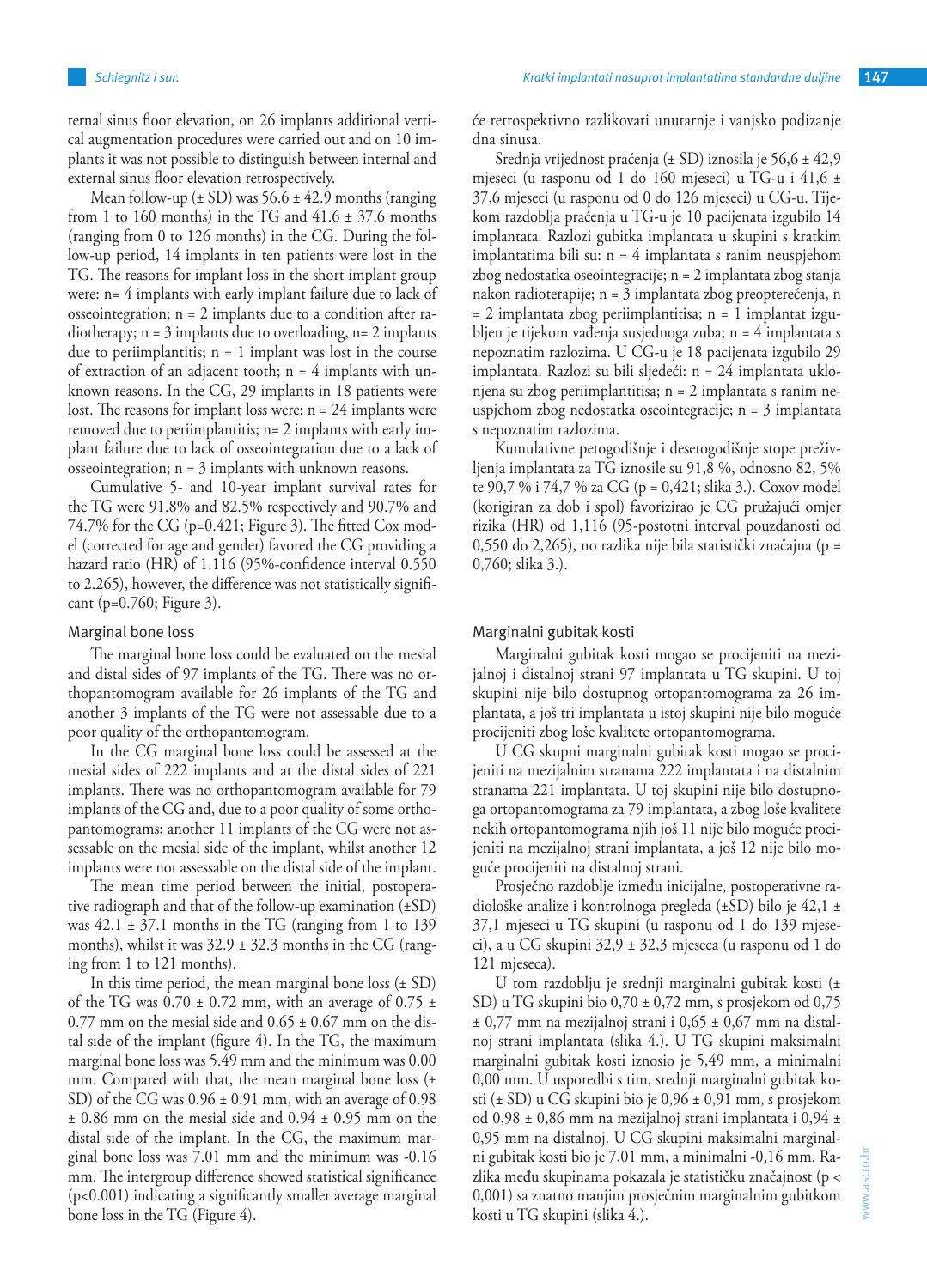

## Clinical follow-up

14 patients (with 23 implants) of the TG and 5 patients (with 11 implants) of the CG attended the clinical followup examination. The average time between implant placement and clinical follow-up examination  $(\pm S D)$  was 6.5  $\pm$ 2.8 years in the TG and  $8.1 \pm 2.1$  years in the CG. The mean overall clinical follow up was  $7.01 \pm 2.69$  years.

None of the implants showed clinical mobility or sensitivity, tenderness or pain upon function. An evaluation of the Plaque Index modified by Mombelli et al. (29) showed no significant differences between the groups (p=0.123), with all implants of both groups reaching a satisfactory degree of oral hygiene (grade 0 and 1). Also the Approximal Plaque Index modified by Lange et al. (28), showed no statistically significant differences in the oral hygiene of both groups (p=0.214).

None of the implants of the TG showed bleeding on probing when applying the Sulcus Bleeding Index as modified by Mombelli et al. (29), thus having 100% of the TG implants reach a grade 0. Conversely, 3 implants (27.3%) of the CG, all in the same patient, showed isolated bleeding points (grade 1), whereas the remaining 8 implants (72.7%) of the CG did not show any bleeding on probing and were graded as grade 0. The intergroup differences regarding the Sulcus Bleeding Index did not reach statistical significance  $(p=0.214)$ .

## Kliničko praćenje

Kliničkom kontrolnom pregledu odazvalo se 14 pacijenata (s 23 implantata) u TG skupini i njih 5 (s 11 implantata) u CG skupini. Prosječno vrijeme između ugradnje implantata i kliničkoga kontrolnog pregleda (± SD) bilo je 6,5 ± 2,8 godina u TG skupini i 8,1 ± 2,1 godina u CG skupini. Prosječno ukupno razdoblje kliničkoga praćenja iznosilo je 7,01 ± 2,69 godina.

Ni jedan implantat nije bio pomičan ili osjetljiv, niti se pojavljivala bol u funkciji. Procjena indeksa plaka modificiranoga prema Mombelliju i suradnicima (29) nije pokazala značajne razlike između skupina (p = 0,123), pri čemu je na svim implantatima u objema skupinama postignut zadovoljavajući stupanj oralne higijene (stupanj 0 i 1). Ni aproksimalni indeks plaka modificiran prema Langeu i suradnicima (28) nije pokazao statistički značajne razlike u oralnoj higijeni u objema skupinama (p = 0,214).

Pri postavljanju implantata u TG skupini ni jedan nije krvario pri sondiranju prema indeksu krvarenja sulkusa modificiranome prema Mombelliju i suradnicima (29), tako da je 100 % implantata u toj skupini dobilo ocjenu 0. Suprotno tomu, kod 3 implantata (27,3 %) u CG skupini, svi kod istoga pacijenta, pojavila su se izolirana mjesta krvarenja (1. stupanj), a kod preostalih 8 (72,7 %) u toj skupini nije zabilježeno krvarenje pri sondiranju i ocijenjeni su ocjenom 0.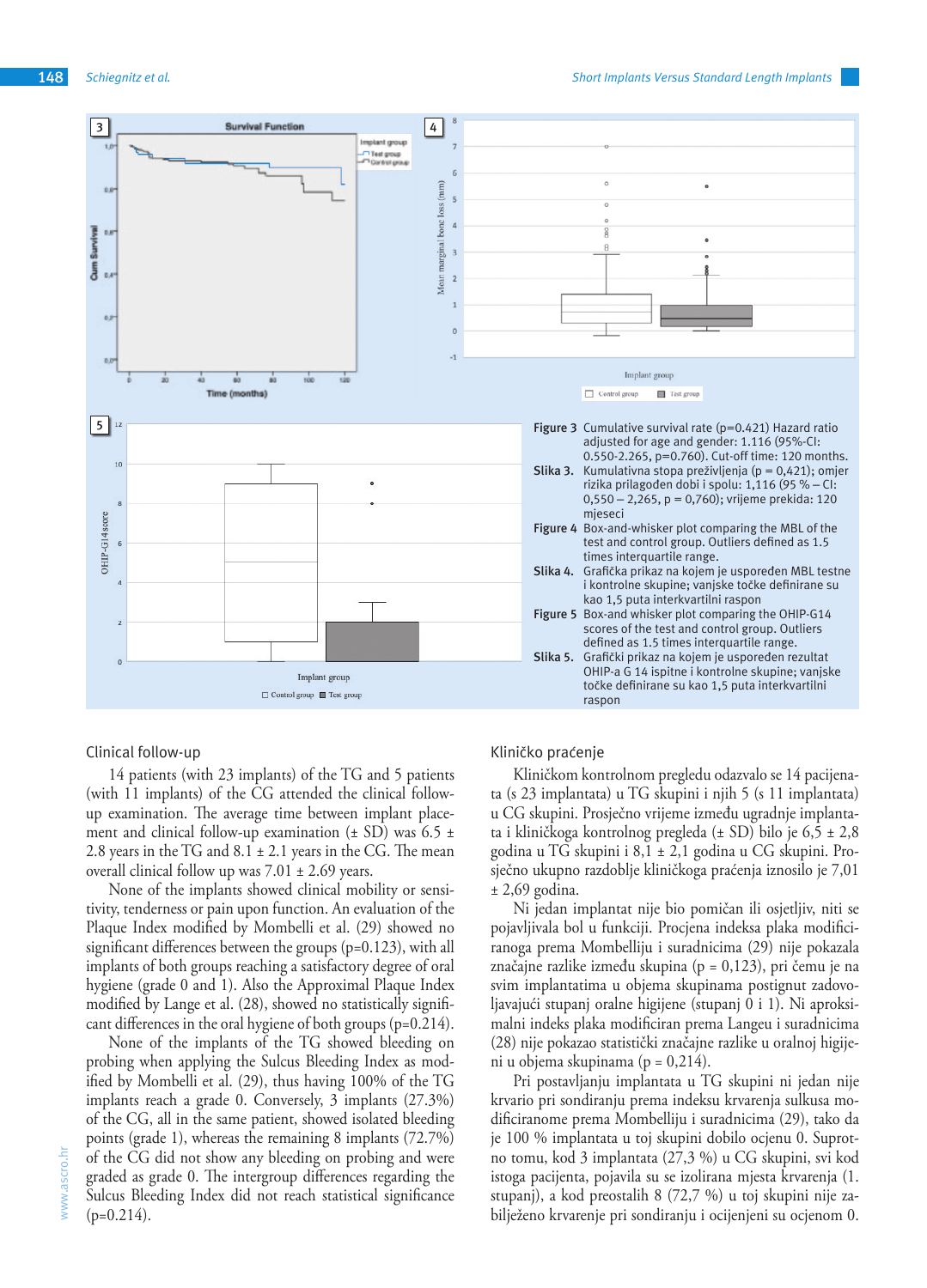In the TG, the average probing depth was  $2.0 \pm 0.8$  mm, whereas it was  $2.7 \pm 1.1$  mm in the CG (p=0.000), indicating a statistically significant smaller probing depth in the TG.

#### Oral health-related quality of life

A total of 17 patients with 31 implants, of which 11 patients of the TG and further 6 patients of the CG, agreed to complete the questionnaires regarding the OHRQoL. Mean OHIP-G14 scores were  $1.9 \pm 3.4$  (ranging from 0 to 9) in the TG and  $5.0 \pm 4.5$  (ranging from 0 to 10) in the CG  $(p=0.180;$  Figure 5). On average  $(\pm SD)$ , the patients of the TG rated their satisfaction with the implant  $4.9 \pm 0.3$  out of a maximum of 5, whereas the mean  $(\pm SD)$  score in the CG was  $3.8 \pm 1.5$  (p=0.033), indicating a significantly higher satisfaction in the group of short implants. Regarding the satisfaction with the operation (TG:  $4.8 \pm 0.4$ ; CG:  $4.7 \pm 0.5$ ;  $p=0.718$ ) and the prosthetic restoration (TG:  $4.6 \pm 0.7$ ; CG:  $3.5 \pm 1.5$ ; p=0.091), comparable results were observed.

## **Discussion**

The present clinical study aimed to evaluate clinical and radiographic outcomes of short dental implants in comparison to standard length implants placed in combination with SFE procedures for the rehabilitation of posterior atrophic arches. Our study revealed similar results regarding implant survival. Interesting observations were made in terms of MBL and patient satisfaction, in which short implants compared favorably with standard length implants with SFE. Respecting the retrospective character of this study, the results should be interpreted with caution and causal links should not be concluded based on these results. Nevertheless, the present results are in line with findings of several randomized controlled trials, thus suggesting that short implants obtain similar, if not better clinical results, when compared with implants in standard length placed in combination with SFE.

In a randomized controlled trial (RCT) with split-mouth design, Felice et al. compared short implants (5 mm) with longer implants ( $\geq 10$  mm) in augmented bone placed in posterior atrophic edentulous jaws (32). After a 5-year follow-up period, Felice et al. found no statistically significant differences with regards to the implant failures (32). A randomized controlled study compared 6-mm-long implants inserted in pristine bone with 11-mm-long implants placed in combination with SFE over a 5-year follow-up period (33). In this study, no statistically significant differences were found with regards to implant survival (33). Although the mean marginal bone loss  $(\pm SD)$  was smaller in the 6-mm group  $(0.12 \pm 0.36 \text{ mm})$  compared with the 11-mm group  $(0.14 \pm 0.63 \text{ mm})$ , the differences did not reach a statistical significance (33). The average patient satisfaction  $(\pm SD)$  was slightly higher in the short implant group (9.4 ± 0.8 out of a maximum score of 10) in comparison to the 11-mm group  $(9.2 \pm 0.8)$ , however, these intergroup differences were also not statistically significant (33). Furthermore, no statistically significant differences regarding the plaque accumulation

Međuskupne razlike, kada je riječ o indeksa krvarenja sulkusa, nisu postigle statističku značajnost (p = 0,214).

U TG skupini prosječna dubina sondiranja bila je 2,0 ± 0,8 mm, a u  $\overline{CG}$  skupini iznosila je 2,7 ± 1,1 mm (p = 0,000), što upućuje na statistički značajno manju dubinu sondiranja u TG skupini.

#### Kvaliteta života povezana s oralnim zdravljem

Ukupno 17 pacijenata s 31 implantatom, od čega 11 iz TG skupine i 6 iz CG skupine, pristalo je ispuniti upitnike OHRQoL-a. Prosječni rezultati dobiveni za OHIP-G 14 bili su  $1,9 \pm 3,4$  (u rasponu od 0 do 9) u TG skupini i 5,0  $\pm 4,5$  (u rasponu od 0 do 10) u CG skupini ( $p = 0,180$ ; slika 5). Prosječno (± SD) su pacijenti u TG skupini svoje zadovoljstvo implantatom ocijenili s 4,9 ± 0,3 od maksimalnih 5, a srednja ( $\pm$  SD) ocjena u CG skupini bila je 3,8  $\pm$  1,5 (p = 0,033), što pokazuje znatno veće zadovoljstvo u skupini s kratkim implantatima. Kada je riječ o zadovoljstvu operacijom (TG:  $4,8 \pm 0,4$ ; CG:  $4,7 \pm 0,5$ ; p = 0,718) i protetičkim nadomjestkom (TG:  $4.6 \pm 0.7$ ; CG:  $3.5 \pm 1.5$ ; p = 0.091), uočeni su usporedivi rezultati.

### **Rasprava**

Cilj ovoga kliničkog istraživanja bio je procijeniti kliničke i radiološke rezultate kratkih dentalnih implantata u usporedbi s implantatima standardne dužine postavljenima u kombinaciji s postupcima podizanja dna sinusa za rehabilitaciju atrofične stražnje maksile. U našem istraživanju dobiveni su slični rezultati u vezi s preživljenjem implantata. Zanimljiva su zapažanja o zadovoljstvu pacijenata – kratkim implantatima postignuti su povoljni rezultati u usporedbi s onima standardne dužine s podizanjem dna sinusa. Poštujući retrospektivni karakter ovog istraživanja, rezultate treba tumačiti s oprezom i na temelju njih ne treba zaključivati o uzročnoposljedičnim vezama. Ipak, u skladu su s nalazima nekoliko randomiziranih kontroliranih istraživanja, što sugerira da se kratkim implantatima postižu slični, ako ne i bolji klinički rezultati, u usporedbi s implantatima standardne dužine postavljenima u kombinaciji s podizanjem dna sinusa.

U randomiziranom kontroliranom istraživanju (RCT) s dizajnom podijeljenih usta, Felice i suradnici uspoređivali su kratke implantate (5 mm) s dužima (≥ 10 mm) u augmentiranoj kosti postavljenima u stražnje atrofične bezube čeljusti (32). Nakon petogodišnjega praćenja autor i njegovi suradnici nisu utvrdili statistički značajne razlike kada je riječ o neuspjehu implantata (32). Autori randomiziranoga kontroliranog istraživanja uspoređivali su tijekom pet godina implantate od 6 mm ugrađene u intaktnu kost s onima od 11 mm postavljenima u kombinaciji s podizanjem dna sinusa (33). U ovom istraživanju nisu pronađene statistički značajne razlike u preživljenju implantata (33). Iako je srednji marginalni gubitak kosti (± SD) bio manji u skupini od 6 mm (0,12 ± 0,36 mm) u usporedbi sa skupinom od 11 mm  $(0,14 \pm 0.63 \text{ mm})$ , razlike nisu dosegnule statističku značajnost (33). Prosječno zadovoljstvo pacijenata (± SD) bilo je nešto veće u skupini s kratkim implantatima (9,4 ± 0,8 od 10, što je maksimalni rezultat) u usporedbi sa skupinom od 11 mm  $(9,2 \pm 0,8)$ , ali te međuskupne razlike također nisu bile statistički značajne

www.ascro.hr

www.ascro.hi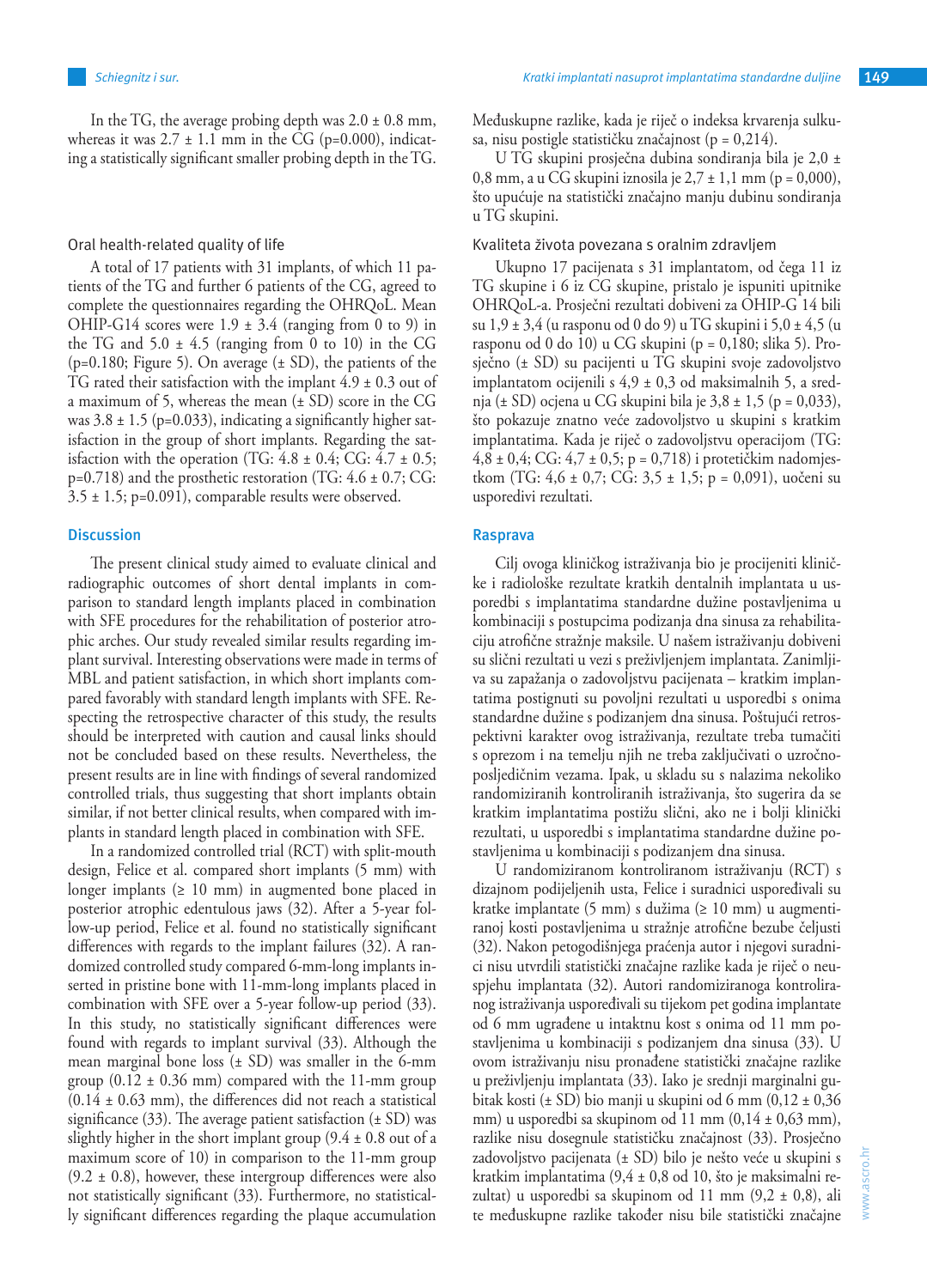and bleeding tendency were found (33). In a RCT over 3 years, Bechara et al. compared short implants (6 mm) in 33 patients with standard length-implants ( $\geq 10$  mm) placed in combination with external SFE in 20 patients (9). Survival rates on implant-level were 100% in the short implant group and 95.6% in the augmented group (9). As in our study, the radiological results revealed a significantly smaller mean marginal bone loss in the short implant group (9). Regarding patient satisfaction, no statistically significant differences could be found concerning function, esthetics, cleanability and the overall satisfaction (9). However, patient satisfaction was significantly higher in the short implant group regarding the treatment costs (9). Interesting observations regarding the quality of life in both implant groups were also made in a RCT by Taschieri et al., who compared short dental implants (6,5 to 8,5 mm) with longer ones (10 mm or longer) placed with external SFE (34). Over a follow-up period of 3 years, the authors found an implant survival of 100% in both groups and no statistically significant differences in implant failure and mean marginal bone loss (34). The clinical parameters regarding plaque accumulation, bleeding on probing and implant mobility were similar in both groups (34). However, in the first 6 days after surgery, patients with short dental implants had significantly lower pain levels, with a reduced intake of analgesics, as well as less swelling, hematoma and impairment of daily activities such as sleeping, chewing and speaking (34). Nevertheless, patient satisfaction was similar after 1 year, with no significant differences in all aspects, besides the easiness of oral hygiene maintenance, which was considered significantly better by patients of the short implant group (34). When comparing 5- to 6-mm-long implants with  $\geq 10$  mm-long-implants placed in combination with an internal SFE over 3 years, a study by Gastaldi et al. also found out that all patients were fully or partially satisfied with the function and esthetics, with a slightly higher patient satisfaction in the short implant group. (35). Generally, both short implants in native bone and those in standard length placed in combination with SFE appeared to reach high levels of patient satisfaction (9, 34, 35). However, considering the minimal invasiveness, the associated morbidity and treatment costs, patients seem to prefer short implants (9, 34, 35).

A randomized controlled study by Thoma et al. compared 6-mm-long implants with 11-mm-long implants placed in combination with lateral SFE (36). Over a 5-year follow-up period, Thoma et al. did not find statistically significant intergroup differences with regards to implant survival, marginal bone loss and oral health impact profile (OHIP-49) (36). Survival rates on implant level were 98.5% in the short implant group versus 100% in the augmented group (36). On implant level, mean marginal bone loss was  $0.45 \pm 0.79$ mm in the short implant group and  $0.45$  mm  $\pm 0.91$  mm in the augmented group (36). No statically significant differences were found regarding probing depth, bleeding on probing and plaque accumulation (36). Furthermore, the crown-toimplant ratio did not seem to have a statistically significant effect (36). After 5 years, median overall OHIP-49 scores were 3.0 in the short implant group and 5.0 in the augmented group, showing significantly improved scores from base-

(33). Nisu pronađene ni statistički značajne razlike u nakupljanju plaka i sklonosti krvarenju (33). U randomiziranom kontroliranom istraživanju tijekom tri godine, Bechara i suradnici usporedili su kratke implantate (6 mm) kod 33 pacijenta s implantatima standardne dužine (≥ 10 mm) postavljenima u kombinaciji s vanjskim podizanjem dna sinusa kod 20 pacijenata (9). Stope preživljenja na razini implantata bile su 100 % u skupini s kratkim implantatima i 95,6 % u skupini s augmentacijom (9). Kao i u našem istraživanju, radiološki nalazi pokazali su znatno manji srednji marginalni gubitak kosti u skupini s kratkim implantatima (9). Kada je riječ o zadovoljstvu pacijenata, nisu zabilježene statistički značajne razlike u vezi s funkcijom, estetikom, čistoćom i ukupnim zadovoljstvom (9). Međutim, zadovoljstvo pacijenata bilo je znatno veće u skupini s kratkim implantatima s obzirom na troškove liječenja (9). Zanimljiva zapažanja o kvaliteti života u objema skupinama pokazalo je i randomizirano kontrolirano istraživanje Taschierija i suradnika. Oni su uspoređivali kratke dentalne implantate (6,5 do 8,5 mm) s dužima (10 mm ili duže) postavljenima s vanjskim podizanjem dna sinusa (34). Tijekom trogodišnjega praćenja autori su ustanovili 100-postotno preživljenje implantata u objema skupinama i bez statistički značajnih razlika u neuspjehu implantata i srednjem marginalnom gubitku kosti (34). Klinički parametri o nakupljanju plaka, krvarenju pri sondiranju i pokretljivosti implantata, bili su slični u objema skupinama (34). No prvih šest dana poslije operacije pacijenti s kratkim dentalnim implantatima imali su značajno nižu razinu boli te zato i manji unos analgetika, te manje otekline, hematome i tegobe pri svakodnevnim aktivnostima poput spavanja, žvakanja i govora (34). Ipak, zadovoljstvo pacijenata bilo je slično nakon jedne godine, bez značajnih razlika u svim aspektima, osim u lakoći pri održavanju oralne higijene koju su pacijenti iz skupine s kratkim implantatima ocijenili znatno boljom (34). Kada se tijekom tri godine uspoređuju implantati dužine od 5 do 6 mm s onima dužine ≥ 10 mm postavljenim u kombinaciji s unutarnjim podizanjem dna sinusa, Gastaldi i suradnici u svojem su istraživanju također istaknuli da su svi pacijenti potpuno ili djelomično zadovoljni funkcijom i estetikom, uz nešto veće zadovoljstvo onih u skupini s kratkim implantatima (35). Općenito, čini se da se i kratkim implantatima u nativnoj kosti i implantatima standardne dužine postavljenim u kombinaciji s podizanjem dna sinusa, postiže visoka razina zadovoljstva pacijenata (9, 34, 35). No s obzirom na minimalnu invazivnost, pridruženi morbiditet i troškove liječenja, čini se da pacijenti preferiraju kratke implantate (9, 34, 35).

U randomiriranom kontroliranom istraživanju Thoma i suradnici uspoređivali su implantate dužine 6 mm s onima od 11 mm postavljenim u kombinaciji s lateralnim podizanjem dna sinusa (36). Tijekom petogodišnjega praćenja, autori nisu pronašli statistički značajne razlike među skupinama u preživljenju implantata, marginalnom gubitku kosti i utjecaju na oralno zdravlje (OHIP-49) (36). Stope preživljenja na razini implantata bile su 98,5 % u skupini s kratkim implantatima prema 100 % u skupini s augmentacijom (36). Na razini implantata, prosječni marginalni gubitak kosti bio je 0,45 ± 0,79 mm u skupini s kratkim implantatima i 0,45 mm ± 0,91 mm u skupini s augmentacijom (36). Nisu pronađene statistički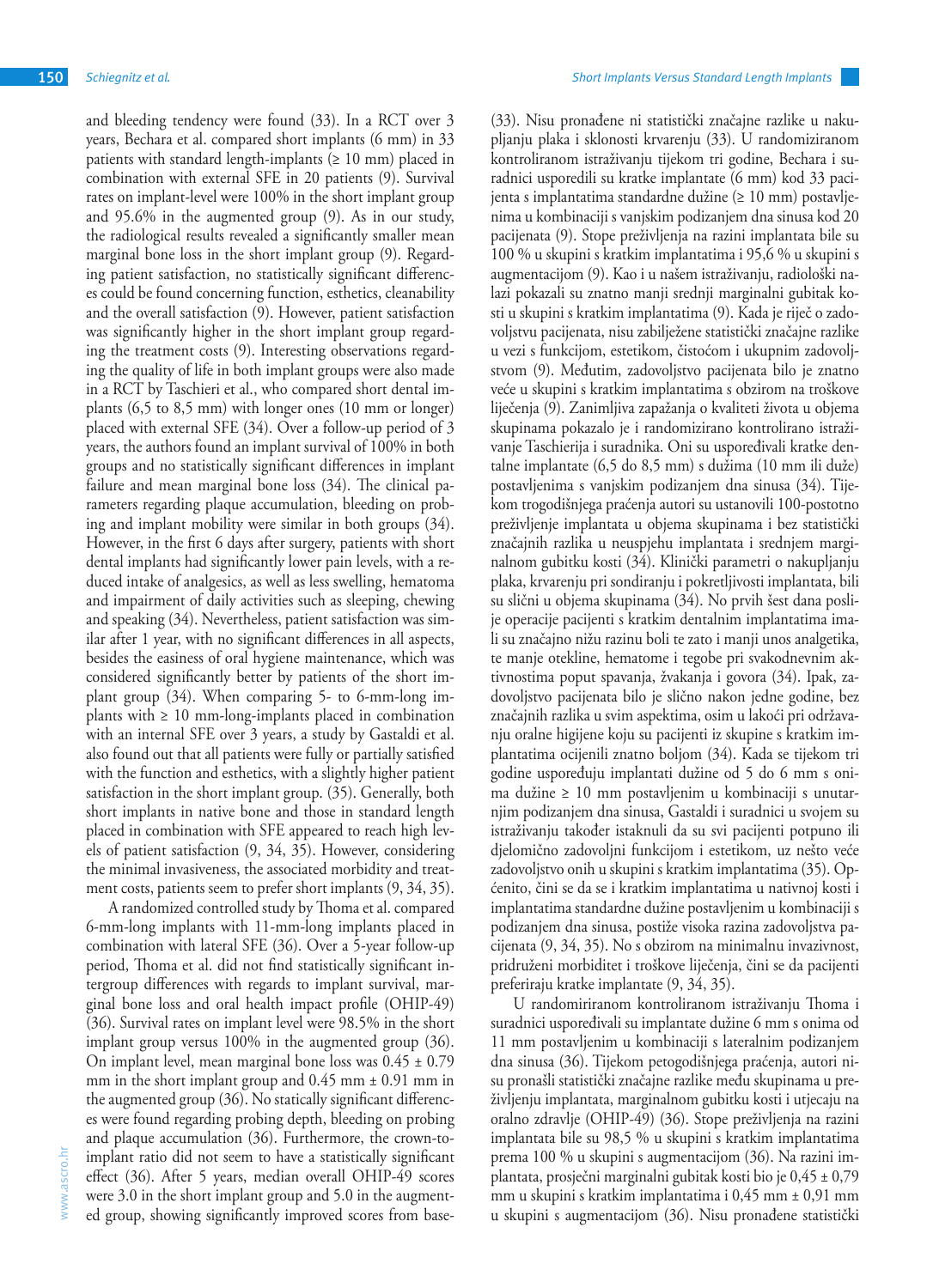line in both groups (36). The OHIP-survey was designed by Slade and Spencer to assess the impact of oral health on the subjective well-being (37, 38). Amongst other fields, it has become well established in the rating of different treatment options in implant therapy (39-45). The shortened version, the OHIP-14, explains 94% of the variance of the OHIP-49 and therefore is a reliable and efficient tool in the assessment of the oral health impact under clinical conditions (37, 46). In our study, the German shortened version of the OHIPsurvey (OHIP-G14) was applied and yielded very similar values to those in the study by Thoma et al.. In the test group, average overall scores were  $1.9 \pm 3.4$  (ranging from 0 to 9), whilst the control group had a mean overall score of  $5.0 \pm 4.5$ (ranging from 0 to 10) ( $p=0.180$ ).

Our study is similar to a retrospective cohort study by Pieri et al., in which short implants (6 to 8 mm) were compared to standard length implants ( $\geq 11$  mm) placed in combination with a lateral sinus elevation procedure (47). The mean observation period was  $47.03 \pm 7.46$  months for the control group and  $44.18 \pm 6.42$  months for the test group (47). After a follow-up of at least 3 years, implant survival was 90.6% in the augmented group and 95.8% in short implant group, with differences in proportion not being statistically significant (47). These results are similar to the 3-year Kaplan-Meier-estimator of our study, estimating a cumulative survival of 93.1% for the control group and 91.8% for the test group.

#### **Conclusion**

In conclusion, the results of this study are in general agreement with those found in the literature, providing promising clinical data for short dental implants in the edentulous atrophic maxilla. However, larger trials carried out over a longterm follow-up period are needed to evaluate whether shortand medium-term clinical advantages of short implants can be maintained in the long-term. This study was carried out under real clinical conditions with only very few exclusion criteria, which should allow experienced operators to treat patients with similar characteristics in other medical centers to obtain similar results. Within the limitations due to the retrospective nature of the study and due to a high number of drop-outs, short implants showed similar clinical and radiological results to implants in standard length in combination with sinus floor elevation procedures. When considering the associated patient morbidity, cost and treatment duration, short implants are a promising treatment option.

## **Conflict of Interest**

Dr. Schiegnitz reports Grants and Personal fees from Dentsply, personal fees from Geistlich, personal fees from Sanofi-Aventis, personal fees from Septodont, grants and perznačajne razlike u dubini sondiranja, krvarenju pri sondiranju i nakupljanju plaka (36). Nadalje, čini se da omjer krunice i implantata nije imao statistički značajan učinak (36). Nakon 5 godina medijan ukupnih rezultata OHIP-a 49 bio je 3,0 u skupini s kratkim implantatima i 5,0 u skupini s augmentacijom, što pokazuje znatno poboljšane rezultate u usporedbi s početnom vrijednosti u objema skupinama (36). OHIP-ovu anketu osmislili su Slade i Spencer kako bi procijenili utjecaj oralnoga zdravlja na subjektivnu dobrobit (37, 38). Osim u ostalim područjima, dobro se ustalila i u ocjenjivanju različitih mogućnosti liječenja u implantoprotetici (39 – 45). Skraćena verzija OHIP-a 14, objašnjava 94 % varijance OHIPa 49 i zato je pouzdan i učinkovit alat u procjeni utjecaja na oralno zdravlje u kliničkim uvjetima (37, 46). U našem istraživanju primijenjena je skraćena njemačka verzija OHIP-ove ankete (OHIP-G 14) i dobivene su vrlo slične vrijednosti onima u istraživanju Thomea i suradnika. U testnoj skupini prosječni ukupni rezultati bili su  $1,9 \pm 3,4$  (u rasponu od 0 do 9), a kontrolna skupina postigla je prosječni ukupni rezultat od 5,0  $\pm$  4,5 (u rasponu od 0 do 10) (p = 0,180).

Naše istraživanje slično je retrospektivnom kohortnom istraživanju Pierija i suradnika u kojemu su kratki implantati (6 do 8 mm) uspoređeni s implantatima standardne dužine (≥ 11 mm) postavljenim u kombinaciji s postupkom lateralnoga podizanja dna sinusa (47). Prosječno razdoblje promatranja bilo je 47,03 ± 7,46 mjeseci za kontrolnu skupinu i 44,18 ± 6,42 mjeseca za testnu skupinu (47). Nakon praćenja od najmanje tri godine, preživljenje implantata bilo je 90,6 % u skupini s dugim implantatima i 95,8 % u skupini s kratkima, pri čemu razlike u omjeru nisu statistički značajne (47). Ti su rezultati slični trogodišnjem Kaplan-Meierovom procjenom, uz kumulativno preživljenje od 93,1 % za kontrolnu skupinu i 91,8 % za testnu.

## **Zaključak**

Zaključno, rezultati ovog istraživanja općenito se slažu s rezultatima u literaturi te daju vrijedne kliničke podatke za kratke dentalne implantate u bezuboj atrofičnoj maksili. No potrebna su veća istraživanja i dulje razdoblje praćenja da bi se procijenilo mogu li se dugoročno održati kratkoročne i srednjoročne kliničke prednosti kratkih implantata. Ovo istraživanje provedeno je u stvarnim kliničkim uvjetima uz vrlo malo kriterija za isključivanje, što bi trebalo omogućiti iskusnim operaterima, koji liječe pacijente sa sličnim karakteristikama u drugim medicinskim centrima, da postignu slične rezultate. U okviru ograničenja, zbog retrospektivne prirode istraživanja i velikoga broja odustajanja, kratki implantati pokazali su slične kliničke i radiološke rezultate kao i oni standardne dužine u kombinaciji s postupcima podizanja dna sinusa. Kada se uzme u obzir morbiditet, trošak i trajanje liječenja, kratki implantati obećavajuća su opcija liječenja.

## **Sukob interesa**

Dr. Schiegnitz prijavio je projekte i osobne naknade od Dentsplyja, te osobne naknade od Geistlicha, Sanofi-Aventisa te Septodonta, potpore i osobne naknade od Straumanna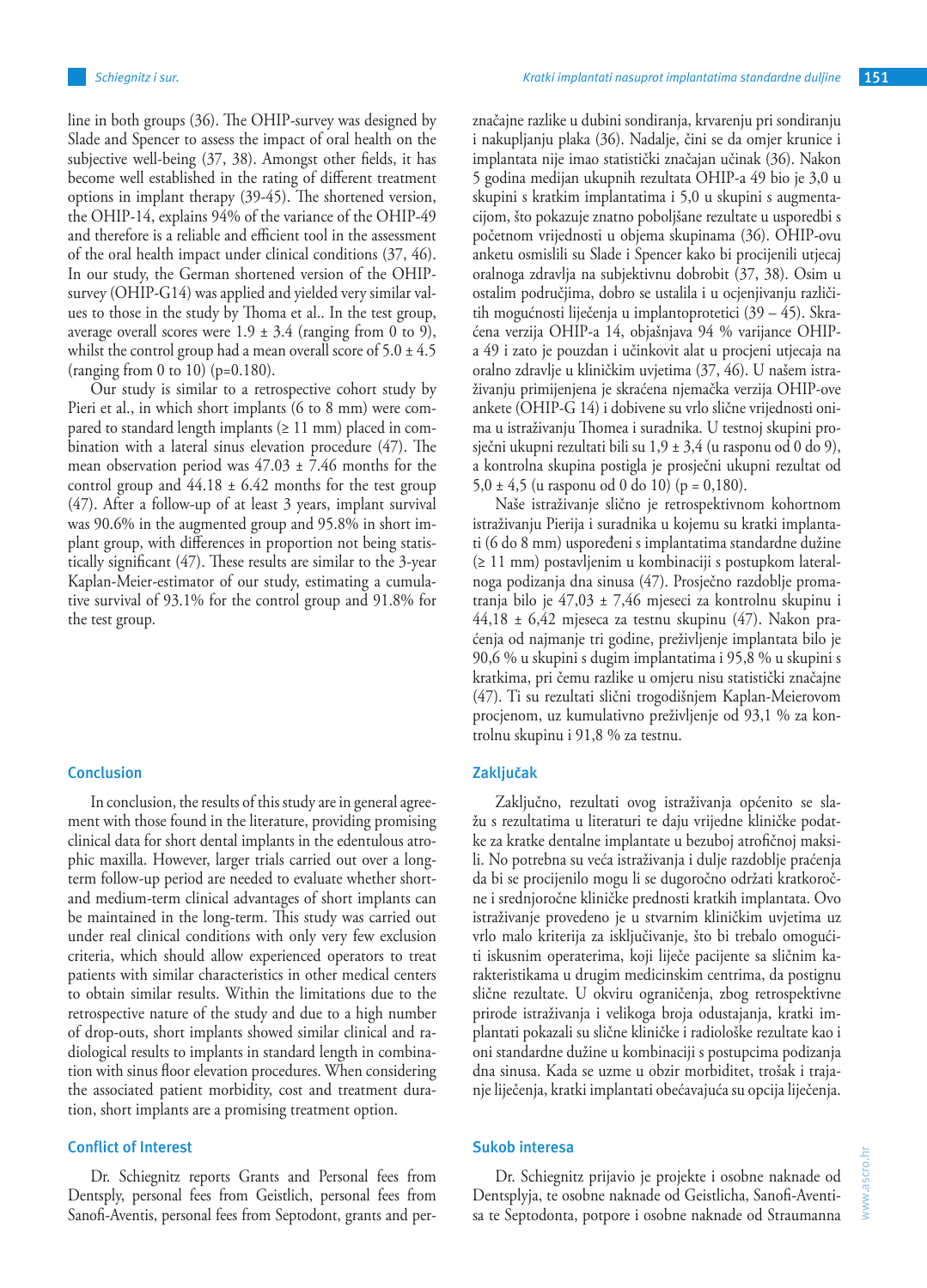sonal fees from Straumann, grants and personal fees from ITI Foundation, personal fees from Mectron, personal fees from Osteology Foundation, outside the submitted work. Nina Hill has nothing to disclose. Dr. Keyvan Sagheb reports Personal fees from Denstply, personal fees from Geistlich, grants and personal fees from Straumann, outside the submitted work. Dr. König has nothing to disclose. Dr. Kawe Sagheb has nothing to disclose. Dr. Al-Nawas reports Grants and Personal fees from Dentsply, personal fees from Geistlich, personal fees from Sanofi-Aventis, personal fees from Septodont, grants and personal fees from Straumann, grants from ITI Foundation, personal fees from Mectron, grants and personal fees from Camlog, personal fees from Medartis, personal fees from Zimmer, from Osteology Foundation, outside the submitted work.

### **Funding**

No sources of funding.

## **Ethical approval**

Ethical approval was obtained from the Ethics Committee of Rhineland-Palatinate, Germany (Registration number: 2019-14414, Landesärztekammer Rheinland-Pfalz).

The data from this study are part of dissertation submitted to Johannes Gutenberg University, Mainz as part of doctoral thesis of Nina Hill.

**Author's contribution: ES, NH, KS, JK, KS** and **BA** participated in data collection and interpretation; **ES, NH, KS, JK, KS** and **BA** drafted the manuscript. All authors have read and approved the final manuscript.

#### **Sažetak**

**Svrha rada:** Uspoređivali su **se** klinički i radiološki rezultati kratkih dentalnih implantata ugrađenih u intaktnu kost s implantatima standardne dužine ugrađenima u kombinaciji s podizanjem dna sinusa. **Materijal i metode:** Za ovo kliničko istraživanje su klinički i radiološki ishodi 126 kratkih dentalnih implantata (84 pacijenta) ugrađenih u intaktnu kost uspoređeni s 312 implantata standardne dužine (156 pacijenata) usađenih u kombinaciji s postupcima podizanja dna maksilarnoga sinusa. **Rezultati:** Skupina s kratkim implantatima [testna skupina (TG); srednja vrijednost praćenja (± standardna devijacija (SD) 56,6 ± 42,9 mjeseci] i augmentirana skupina [kontrolna skupina (CG); srednja vrijednost praćenja 41,6 ± 37,6 mjeseci] pokazale su kumulativne stope preživljenja od 91,8 i 92,4 %. Kumulativne petogodišnje stope preživljenje implantata bile su 91,8 % za TG i 90,7 % za CG (p = 0,421). Prosječni marginalni gubitak kosti bio je značajno veći u CG-u nego u TG-u, uz srednji MBL od 0,70 ± 0,72 mm u TG-u i 0,96 ± 0,91 mm u CG-u (p < 0,001). I u kontrolnoj i u testnoj skupini uočena je usporediva i obećavajuća kvaliteta života povezana s oralnim zdravljem (OHRQoL). **Zaključci:** Nakon više od tri godine s kratkim implantatima ugrađenima u resorbiranu stražnju maksilu postignuti su slični rezultati kao i pri uporabi standardnih implantata u kombinaciji s postupcima podizanja dna maksilarnoga sinusa.

klade, izvan pristigloga rada. Nina Hill nije prijavila ništa. Dr. Keyvan Sagheb prijavio je osobne honorare od Denstplyja i Geistlicha te projekte i osobni honorar od Straumanna, izvan poslanoga rada. Dr. König nije ništa prijavio. Dr. Kawe Sagheb nije ništa prijavio. Dr. Al-Nawas prijavio je projekte i osobne naknade od Dentsplyja, Geistlicha, Sanofi-Aventisa i Septodonta, potpore i osobne naknade od Straumanna, potporu od zaklade ITI, osobne naknade od Mectrona, potpore i osobne naknade te honorare od Camloga, honorare od Medartisa, Zimmera i zaklade Osteology, izvan prijavljenoga rada.

i zaklade ITI, osobne naknade od Mectrona i Osteološke za-

## **Financiranje**

Nema izvora financiranja.

## **Odobrenje Etičkoga povjerenstva**

Istraživanje je odobrio Etički odbor pokrajine Falačko Porajnje (Rhineland-Pfalz) – registracijski broj: 2019-14414, Landesärztekammer Rheinland-Pfalz.

Podatci iz ovog istraživanja dio su disertacije dostavljene Sveučilištu Johannes Gutenberg u Mainzu u sklopu doktorskoga rada Nine Hill.

**Doprinos autora: E. S., N. H., K. S., J. K., K. S.** i **B. A.** – sudjelovali u prikupljanju i interpretaciji podataka; **E. S., N. H., K. S., J. K., K. S.** i **B. A.** – pisali tekst; svi su autori pročitali i odobrili konačni rukopis.

> **Zaprimljen:** 25. siječnja 2022. **Prihvaćen:** 20. travnja 2022.

**Adresa za dopisivanje** Keyvan Sagheb, PD Dr. Dr. University Medical Centre of the Johannes Gutenberg-University Department of Oral and Maxillofacial Surgery, Plastic Surgery Germany keyvan.sagheb@unimedizin-mainz.de

**MeSH pojmovi:** zubni implantati; ojačanje dna sinusa; gornja čeljust; dentalna implantacija **Autorske ključne riječi:** augmentacija dna maksilarnoga sinusa

## **References**

- 1. Schiegnitz E, Al-Nawas B. Narrow-diameter implants: A systematic review and meta-analysis. Clin Oral Implants Res. 2018 Oct;29 Suppl 16:21-40.
- 2. Wagner J, Spille JH, Wiltfang J, Naujokat H. Systematic review on diabetes mellitus and dental implants: an update. Int J Implant Dent. 2022 Jan 3;8(1):1.
- Schiegnitz E, Muller LK, Sagheb K, Theis L, Cagiran V, Kammerer PW, et al. Clinical long-term and patient-reported outcomes of dental implants in oral cancer patients. Int J Implant Dent. 2021 Jul 13;7(1):93.
- 4. Al Najam Y, Tahmaseb A, Wiryasaputra D, Wolvius E, Dhamo B. Outcomes of dental implants in young patients with congenital versus non-congenital missing teeth. Int J Implant Dent. 2021;7(1):92.
- 5. Duttenhoefer F, Fuessinger MA, Beckmann Y, Schmelzeisen R, Groetz KA, Boeker M. Dental implants in immunocompromised patients: a systematic review and meta-analysis. Int J Implant Dent. 2019;5(1):43.
- Schiegnitz E, Kammerer PW, Sagheb K, Wendt AJ, Pabst A, Al-Nawas B, et al. Impact of maxillary sinus augmentation on oral health-related quality of life. Int J Implant Dent. 2017 Dec;3(1):10.
- Iezzi G, Perrotti V, Felice P, Barausse C, Piattelli A, Del Fabbro M. Are <7-mm long implants in native bone as effective as longer implants in augmented bone for the rehabilitation of posterior atrophic jaws? A systematic review and meta-analysis. Clin Implant Dent Relat Res. 2020 Oct;22(5):552-566.
- 8. Thoma DS, Cha JK, Jung UW. Treatment concepts for the posterior maxilla and mandible: short implants versus long implants in augmented bone. J Periodontal Implant Sci. 2017;47(1):2-12.